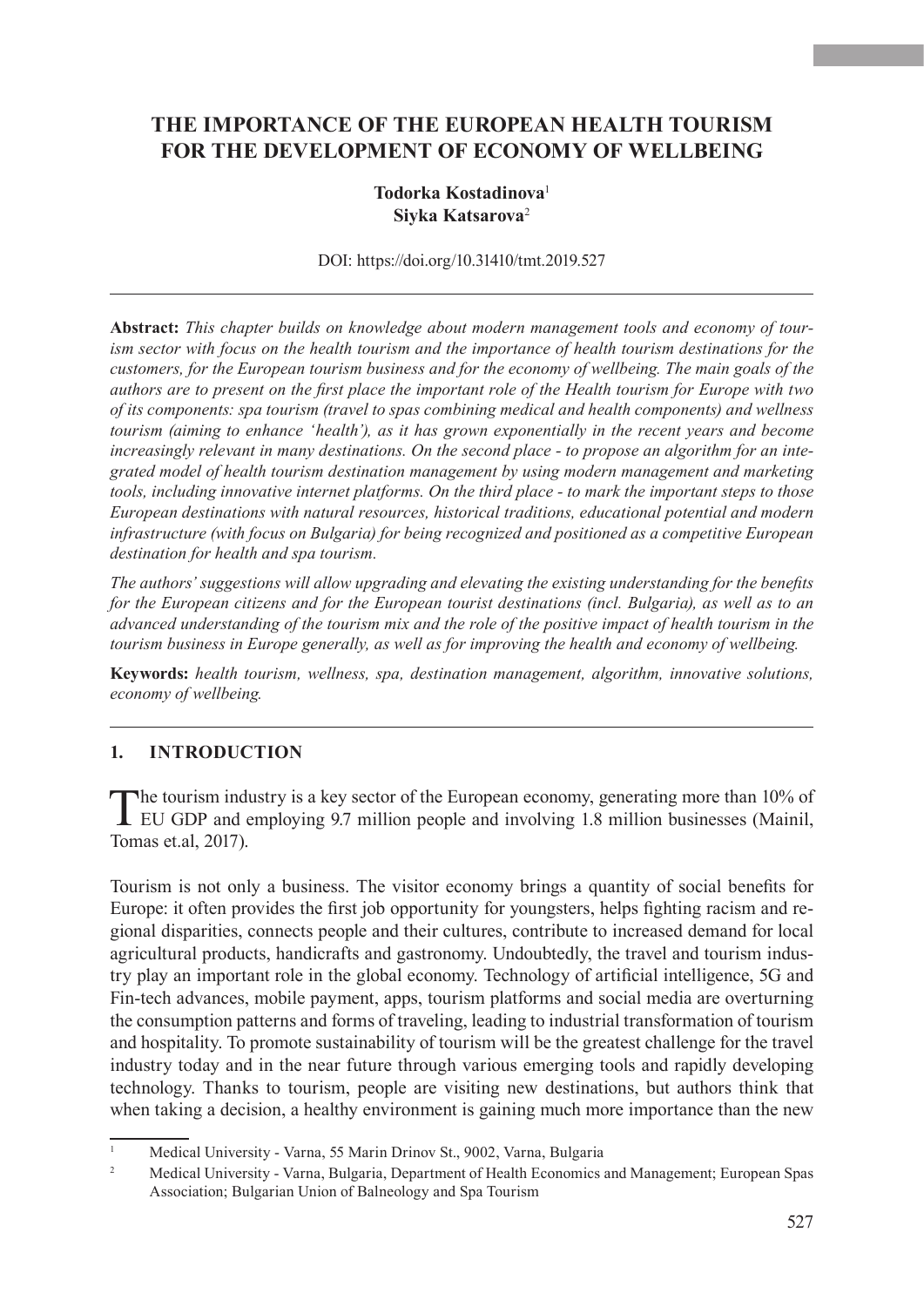destination itself. Therefore, the tourism in the modern era combines knowledge with physical activities and recreation that successfully regenerate the human body and soul and prevent the development of health problems.

Health tourism is an emerging, global, complex and rapidly changing segment that needs to be managed with modern management tools in the present era. Health tourism comprises around 5% of general tourism in the EU28 and contributes approximately 0.3% to the EU economy. Health tourism has a much higher domestic share than general tourism does. Increasing the share of health tourism may reduce tourism seasonality, improve sustainability and labour quality, and may help to reduce health costs through prevention measures and decreased pharmaceutical consumption (Mainil,Tomas et.al, 2017).

Health tourism is increasing its role as a significant contributor to the development not only of regional but also national economies. Despite certain tendencies in preference for individual (personalized) tourism, it is expected that health tourism and health tourism destination will continue to increase its influence and take bigger part in the tourism- mix in the future.

In this regard it is very important for the managers and for the leaders to apply modern tools of management and marketing communication in the management of health tourism destination. Particular characteristics of the health tourism products are having an influence on the usage and effectiveness of traditional forms of marketing communication (advertising, exhibitions, etc.) during the presentation of a health tourism destination. At the same time, because of the globalization and the technological progress they require combination between classical tools and new modern trends of marketing communication.

# **2. THE MEANING OF THE EUROPEAN HEALTH TOURISM – MODERN MANAGEMENT AND MARKETING TOOLS**

There are in Europe over 2 000 medical spas and health resort destinations**, meaning** areas of confirmed therapeutic properties of the climate that may be a remedy to limit the negative influence of harmful phenomena on society. Based on the results of the international research studies and on our professional experience we can state that health tourism and especially medical spa and spa tourism can limit both the negative effects of pollution by engaging in tourism in natural areas and at the same time meet the demanding needs of the aging society to maintain good health for as long as possible. European health tourism is developing (European Spa Association, Tourism Manifesto, 2019). This includes the classical medical spa as well as the medical spa sector and the countless wellness offers. According to estimates from the European Spas Association the approximately 18,000 health and wellness tourism facilities in Europe generate a turnover of more than 45 billion euros. This means that European facilities are not only an essential part of the health service in their national markets and in Europe, but also important economic contributors and employees. In addition, many of these jobs are in structurally week regions - as is untouched nature and the distance to industrialized regions an essential feature of many spas and health resorts (European Spa Association, Tourism Manifesto, 2019)

The authors consider that Europe needs to pay tribute to the important role of the tourism for the health prevention and take care of informing as great number as possible of its citizens and visitors about the self-responsibility and the health prevention combined with using natural remedies based on mineral water, landscape and climate and act against bad health habits. They promote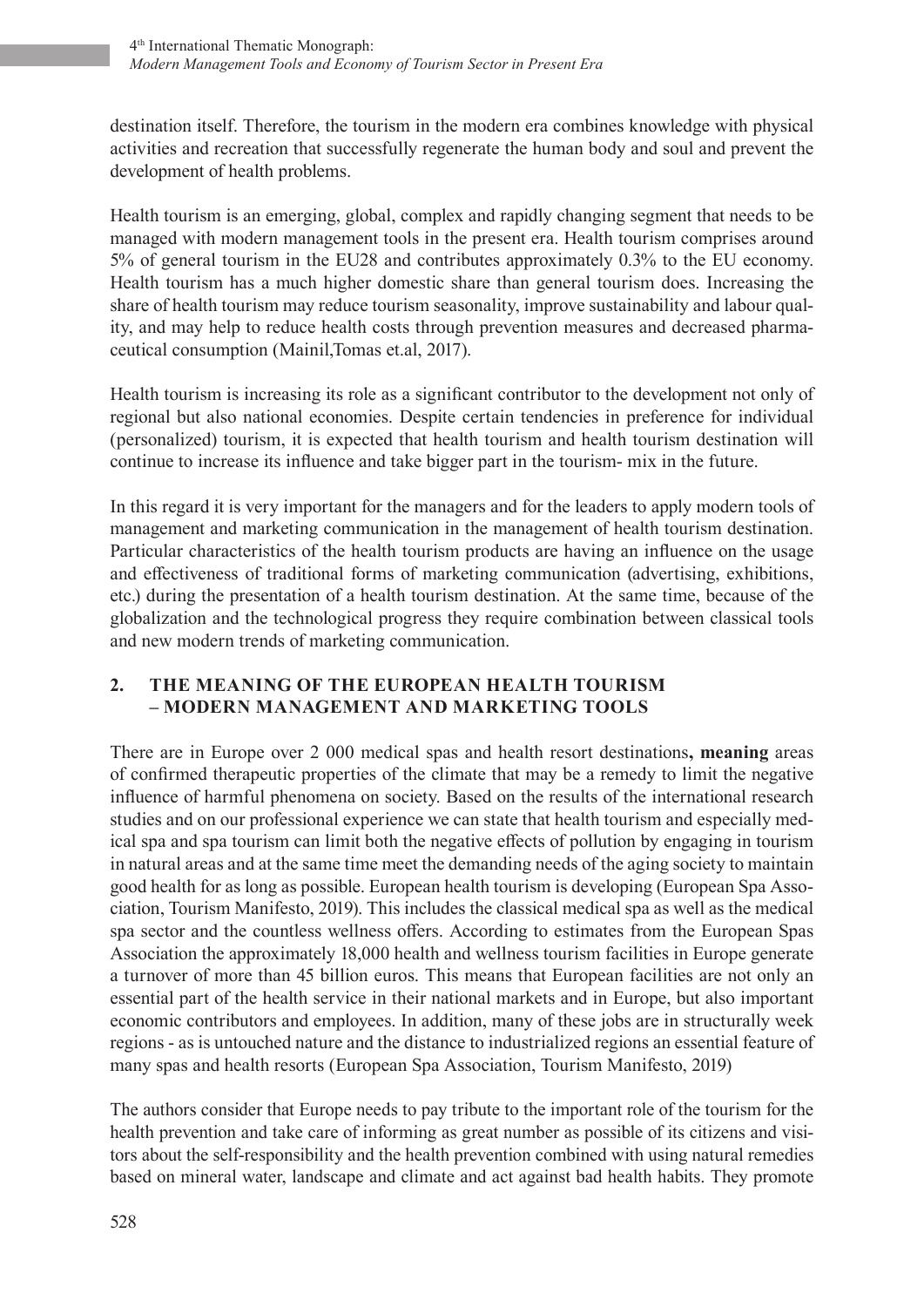spa medicine as a curative and preventive approach using natural remedies, rehabilitation techniques and education in healthy lifestyle (European Spa Association, Tourism Manifesto, 2019).

Europe has the chance to maintain and to develop its long-standing health resort and balneotherapy culture (also as part of the European Heritage) and to align it within today's national medical systems and the European Union. To achieve that it's very important to create the best possible conditions to develop the analyses regarding the medical issues. The outcome of this work should be used as powerful tool to market and to promote the European spas philosophy and local natural resources. To communicate the unique value, proposition of the European spa medicine (balneotherapy) is needed to deal with common health problems linked with unhealthy lifestyle and linked with ageing of the population. Balneotherapy care in many European countries has a long spa tradition and it is an integral part of the health care system. Balneotherapy is provided only in spa facilities with medical background that are recognized by the state authorities. As such, it is part of the health care system and must abide by strict regulations. The local natural healing resources (natural healing water, peloids, climate conditions) have always been subject to scientific research. Based on the knowledge of scientists and medical professionals, the treatments of particular diseases have been observed, approved and recommended.

#### **2.1. Management of the key challenges in the European tourism industry**

We are convinced that the management of the key problems of the tourism industry as seasonality (seasonal employment) and over tourism (in some urban cities) can be managed through developing European health-tourism destinations. Key arguments from the side of the authors are that all governments and stake holders need to create more possibilities to manage and market the European health destinations as an innovative product. There are plenty of arguments and among them one very important is that prevention can reduce the cost of national health systems.

In addition, an increasing number of companies in the industry place particular emphasis on and financing corporate health care. It is necessary to highlight the need for primary prevention (lifestyle change) and recognition of the risk of major chronic diseases through multimodal, behavioural interventions, such as health education, physical activities under the control of qualified staff, healthy nutrition and nutrition habits and the impact of psychosocial factors. The 1,400 spas and health resorts in the EU countries are the ideal and efficient partners for such services with expertise, in a quiet location with good air quality, as well as for rehabilitation, to prevent chronic diseases and mental health and for the assistance of the elderly people ( Nenova, G.; P. Mancheva, Paraskeva; T. Kostadinova, K. Mihov, Kalin; Sv.Dobrilov, 2018), (Milkov, M.; Matev, L.; Gradanska, S.; Kostadinov, Y.; Pl.Roussev, Kostadinova, T.; Dimov, P., 2018). Prevention and use of natural remedies without side effects are investments for the future. The new facilities throughout Europe have many sports and recreational sports offers and at the same time negative figures (28% of the population of the European Union aged 16 or older do not practice sports or do physical exercise regularly) can be improved by motivation to physical activities in spa and health resorts with great infrastructure (European Spa Association, Tourism Manifesto, 2019).

Social policies and public as well as private initiatives aimed at improving the general well-being of citizens also support travel for health purposes. National and regional policies often pave the way for domestic and /or international health tourism (investments, incentives or regulations), especially it is supported by a relevant organization – Ministry or specialized non-government organizations (NGOs) (The World Tourism Organization (UNWTO), European Travel Commission, 2019)*.*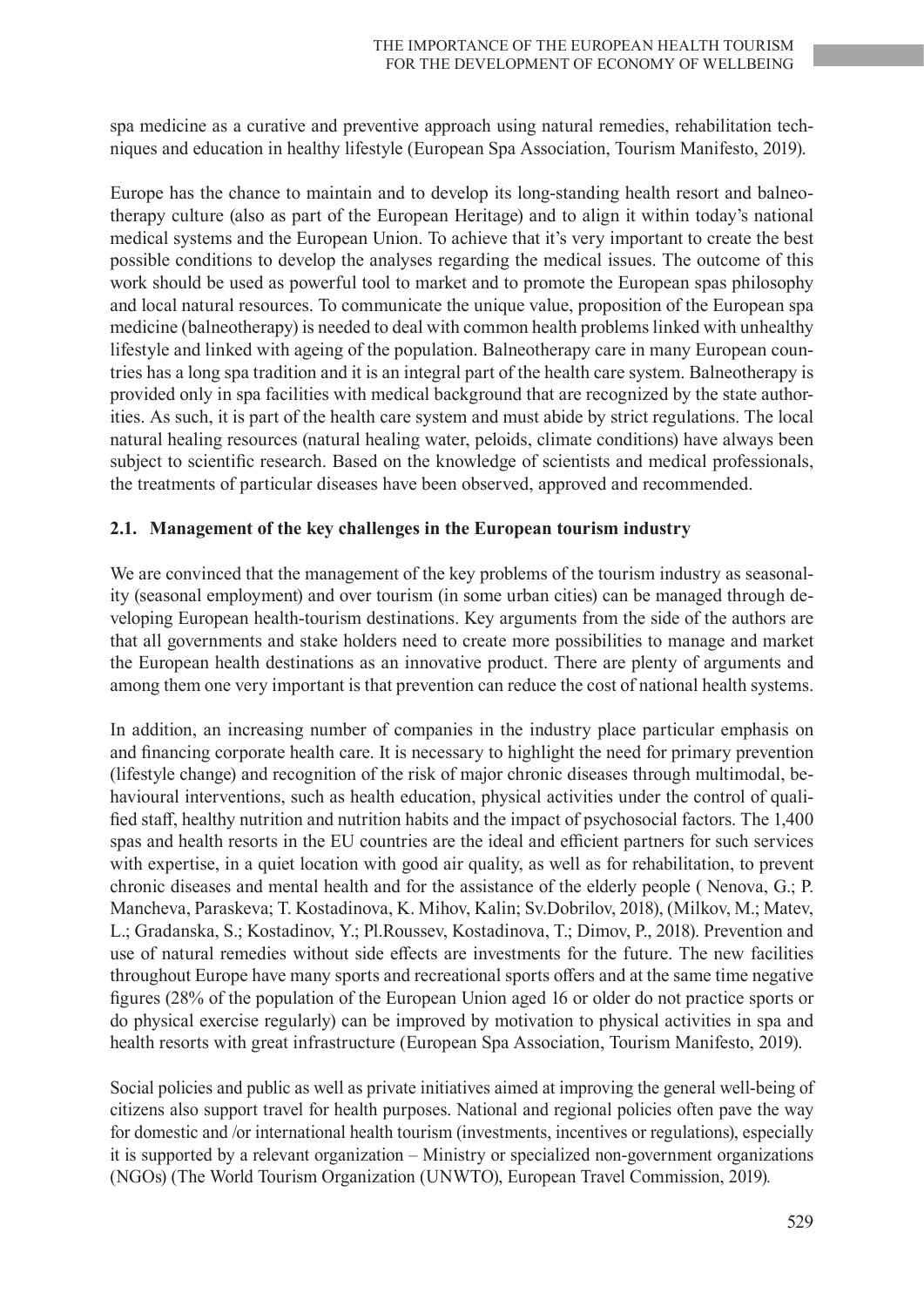In recent years two important studies on tourism at EU institutions have been completed. Both studies investigate the health tourism as the possible alternative to the problems of tourism in the EU (Mainil,T., E.Eijigelaar, K.Jeroen, J.Nawijn, P.Peeters, Research for TRAN Committee - Health tourism in the EU: a general investigation study, EU Parliament, Committee on Transport and Tourism, Brussels, 2017). These studies show some important findings:

- health tourism comprises around 5% of general tourism in the EU28 and contributes approximately 0.3% to the EU economy;
- health tourism has a much higher domestic share than general tourism: thus, increasing the share of health tourism may reduce tourism seasonality, improve sustainability and labour quality, and may help to reduce health costs through prevention measures and decreased pharmaceutical consumption.

Unfortunately, the false statements and non-business claims are based on non-systematic collected data and the omissions of information from the companies in the health tourism industry. Therefore, we are convinced that it is important to review the sources and data and that the involvement of companies, tourism operators, health tourism providers and related professional associations can support the decision making and the development with realistic and reliable information.

In the European tourism strategy the European Commission sets the objective of improving the accessibility of tourism services to sensitize the interested parties to generate greater know-how on the demand and profiles of travellers with specific needs and to evaluate the economic impact of the age-friendly and patient-friendly tourism (Mainil,T., E.Eijigelaar, K.Jeroen, J.Nawijn, P.Peeters, 2017). Ageing is one of the greatest social and economic challenges facing the EU. People aged over 50 spend a quite large amount of money in tourism, and health tourism is a "niche" market, where age-friendly tourism should also look at. Those customers like who travel with companions, extend the visits to family and friends, are not interested in "all inclusive" packages. They like wellness, recreation and health related offers (rheumatism, balneotherapy, dermatology, etc.), and gastronomic tours. They are interested in history and commemorations. They prefer autumn and spring rather than high season, when longer stays can mitigate the feeling of loneliness and isolation, especially where the offer for health services is provided and represents an added value. Older adults can be tourists, but also guests: becoming actively involved in the set-up of a personalized offer for tourism among peers, which might become a new approach to set up the tourist offer.

# **2.1.1.** *Possibilities for Bulgaria to be positioned as a health tourism and spa destination on the European market*

This part of the chapter refers to the great potential of Bulgaria based on its natural resources (mineral waters, peloides, climate), historical traditions since Thracians and Romans times. This resources and advantages need to be updated, adjusted and tailored to the business requirements, educational system and modern infrastructure in the field of health tourism to change its image as a budget mass holiday tourism destination with the intense promotion of health tourism. Bulgaria is known mainly as a mass summer holiday destination and partly as a winter ski holiday. It is correct to discuss also the access to health tourism with regard to the availability of flights and transport infrastructure in the country. Despite of the great natural resources, Bulgaria is not so great access point for people to travel for medical tourism, due to the not developed region and the seasonality of the most popular tourism destination – the Black sea Riviera. This is a result from the limited number of flights out of the main summer season. The lack of recognitions as a destination for health tourism is the biggest challenge that stays in front of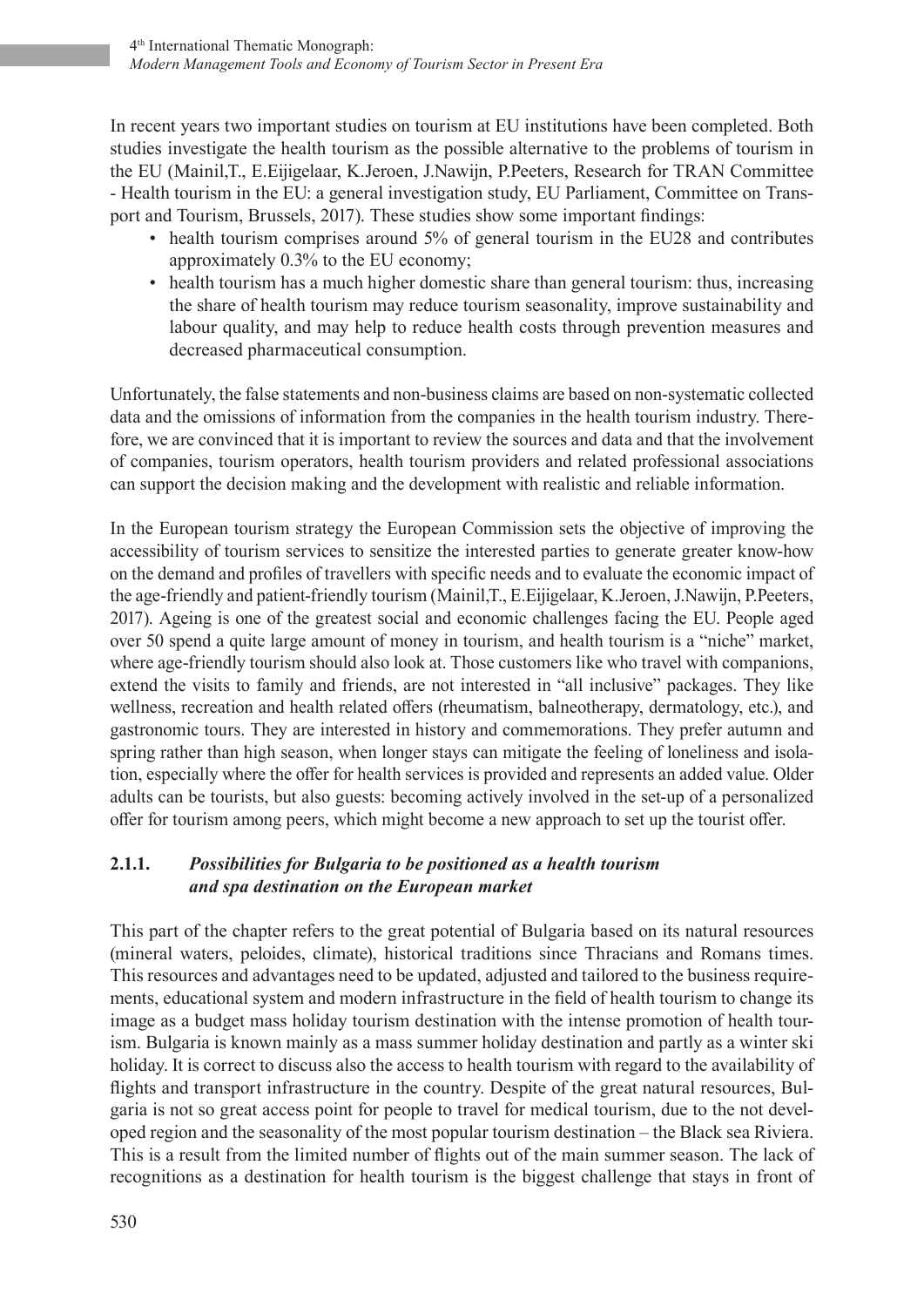the national authorities and stakeholders in Bulgaria - Ministry of Health, universities, national recognized NGOs, professional associations, experts etc.

When we compare Bulgaria to the leading countries, with long term traditions, in the health tourism - Germany, Hungary, Czech Republic, Slovakia, our country started to create its reputation as a whole-year destination for health tourism 10 years ago (after being approved as a member of the EU).

The authors consider that the first steps of the process of positioning Bulgaria as a four seasons health destination can be done in appropriate way using "know – how" and best practices of other European countries, sharing the same values and philosophy. The membership of Bulgarian in the European spa association family (2007) helps the country to create its own national standards that are already part of the legislation (Tourism Act, Regulation 2., 2016). It regulates the order and minimum requirements for construction, furnishing and equipment, servicing, services offered and professional and linguistic qualification of the personnel, which must be met by the Bulgarian "Medical SPA Center", "SPA Center", "Wellness Center" and "Thalassotherapy (Black Sea Riviera is the prerequisite in the legislation to be determined thalassotherapy centre separately). The process of creating the regulation and its adaptation to the rapidly developing spa tourism in Bulgaria took 6 years and was guided by the experts from the European spa association, supported by the expert from the Bulgarian Union of Balneology and spa tourism (BUBSPA), expert from the National association of the medical doctors specialized in physical and rehabilitation medicine, experts from the Medical university - Varna, experts from national Sport Academy, expert from the Ministry of health, experts from Ministry of Education and coordinated by the Ministry of tourism. Both authors of the current chapter took part of the process from the very beginning in 2009 - 2010 when the first meetings and discussions started. The regulation helps the country to create the first step of its plan to develop all year-round tourism based on the Spa and wellness tourism as part of the health tourism. The main focus is given to the prevention and the promotion health using the local natural healing resources. In the following 10 years until 2019 the Bulgarian health tourism product starts to be directed and prioritized in the two main components - spa tourism and wellness tourism. According to the official information of the Ministry of health in Bulgaria, at the end of November 2019 there are 128 certified centres in the country (26 Medical spas; 83 –spa centres and 19 – Wellness centres).

The third component - medical tourism is left for the second stage of the development of the plan of the Ministry of tourism. It is included in the National strategy for sustainable development of the tourism on the territory of Bulgaria (2014-2030) (Ministry of Tourism, 2014) where is written that with the new tourism act approved in 2013 new aims are put as priority:

- conditions for sustainable tourism development and a competitive national tourism product;
- creation of conditions for development of alternative types of tourism health tourism (and its three main components: **medical tourism** - travel for the purpose of medical treatment, **spa tourism** - travel to spas combining medical and health components and **wellness tourism-** aiming to enhance 'health';
- introduction of synchronized criteria for performing tourist activities and providing tourist services;
- ensuring the protection of consumers of tourist services.

Authors consider that Bulgaria has all the evidence based conditions to manage its tourism in a direction that will solve the same challenges as the other seasonal tourist destinations, e.g.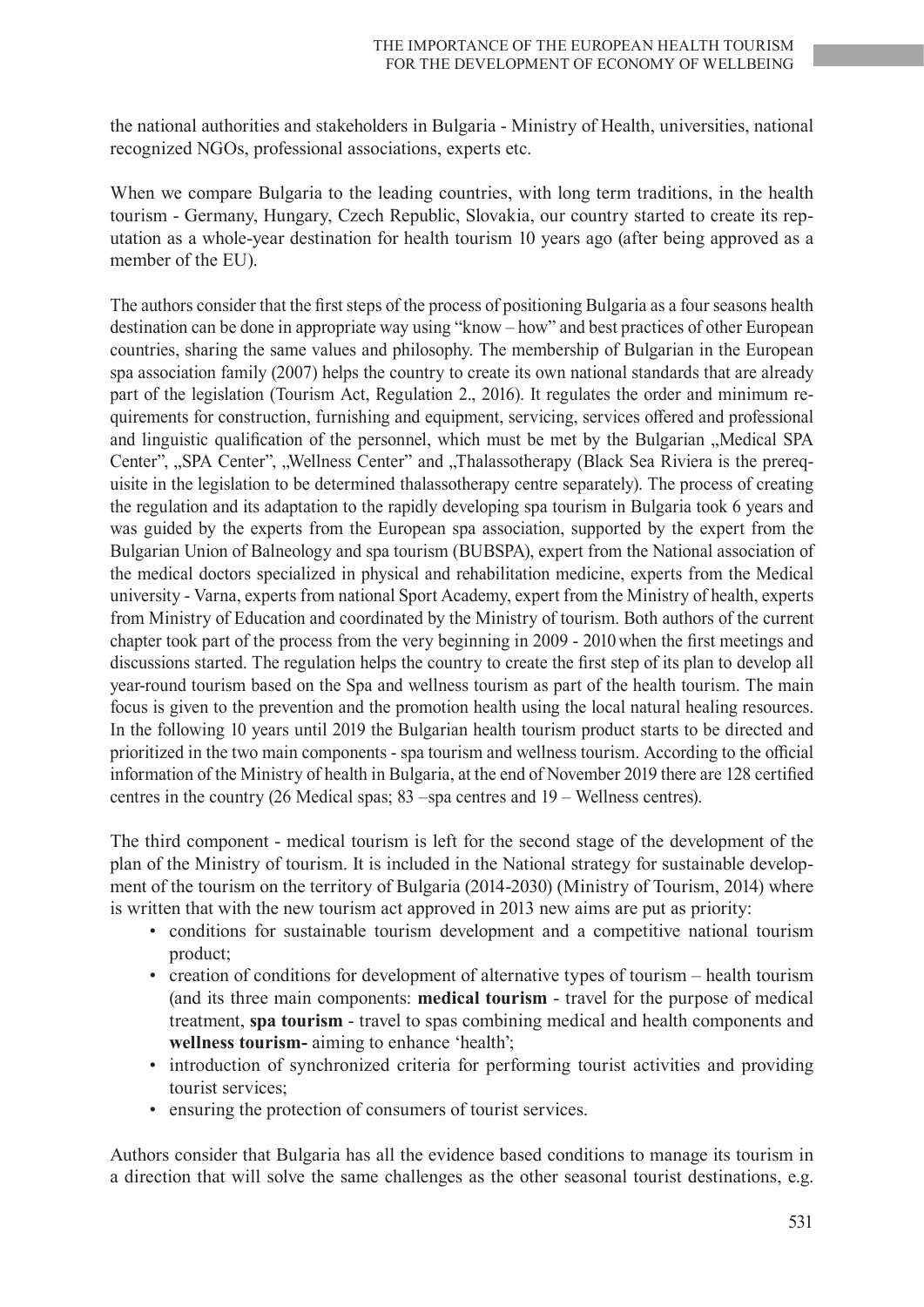Macedonia (Petrevska, B., Br.Nikolovski, 2018). The experts from Macedonia present the level of seasonality in Macedonian tourism and strategies and policies for coping with it, as well as to develop Macedonia as a health tourism destination. The main goals in Macedonia are similar to Bulgaria – to use the natural resources, to reduce the seasonality or eliminate it, to develop national programs for health prevention with financial support for the medical spa services.

Very useful **good practice in Hungary is the program "Cafeteria system".** It supports the local tourism market with both benefits for the customers and the business. "Cafeteria" in Hungary is a specific form of flexible non-cash benefits some of which are subject to a preferential tax treatment. Cafeteria provides a "menu" of possible benefits from which employees can chose and whose total annual amount is limited by the employer. Cafeteria benefits are usually offered uniformly to all employees or to a group of employees and their amounts are not dependent on the employees' performance. The benefits included in the Cafeteria system, their annual taxation limits and the applicable taxes are subject to annual updates. Thus, employers keep continuously adapting their packages to optimize the available tax incentives. Medical screening, physical therapy and mental health services provided by the employer, are specified in the applicable law (Hungary TMF Group Study, 2015).

An example for **innovative practice is the Program for corporate social responsibility** in Bulgaria in cooperation with Germany. In a cooperation with the German-Bulgarian Chamber of industry and commerce (GBCIC), the Bulgarian Union of Balneology and spa tourism (BUBSPA) develops since February 2019 a program for social corporate responsibility called "Health prevention card". The program aims to stimulate business representatives in Bulgaria to invest in the health prevention of their employees, which will lead to an increase in working capacity and the implementation of a socially responsible policy. The experience of the other countries as Hungary, Slovakia, Germany, could contribute to the improvement of the legislation and the financial mechanisms in Bulgaria, so that the business companies can invest in the human capital and support the local health tourism.

Another very important result of the partnership between the Bulgarian Union for balneology and spa, the German – Bulgarian Chamber of industry and commerce, the Medical university – Varna, the Ministries of Tourism, Ministry of health of Bulgaria and Germany is the inclusion of Bulgaria in the list of countries eligible for reimbursement of expenses and services in recognized and certified spa centres and medical centres for outpatient services.

Since September, 2019, with an official letter, the Federal Association of Health Insurance Funds (GKV Spitzenverband) accepts Bulgaria in the list of Member States of the European Community, Contracting Parties to the Agreement on the European Economic Area (EEA) and Switzerland, for which outpatient assistance services in recognized resorts (Article 23, paragraph 2 of the Social Code - SGB V) are eligible for reimbursement of expenses and services used in Bulgaria for preventive medicine (ambulant services).

# **3. MANAGEMENT AND MARKETING MODERN TOOLS:**

Social policies and public as well as private initiatives aiming at the improvement of the general wellbeing of citizens support travelling for health purposes. National and regional policies and initiatives are often paving the way for domestic and/or international health tourism (e.g., investment, incentives or regulations), especially if supported and facilitated by a relevant organization.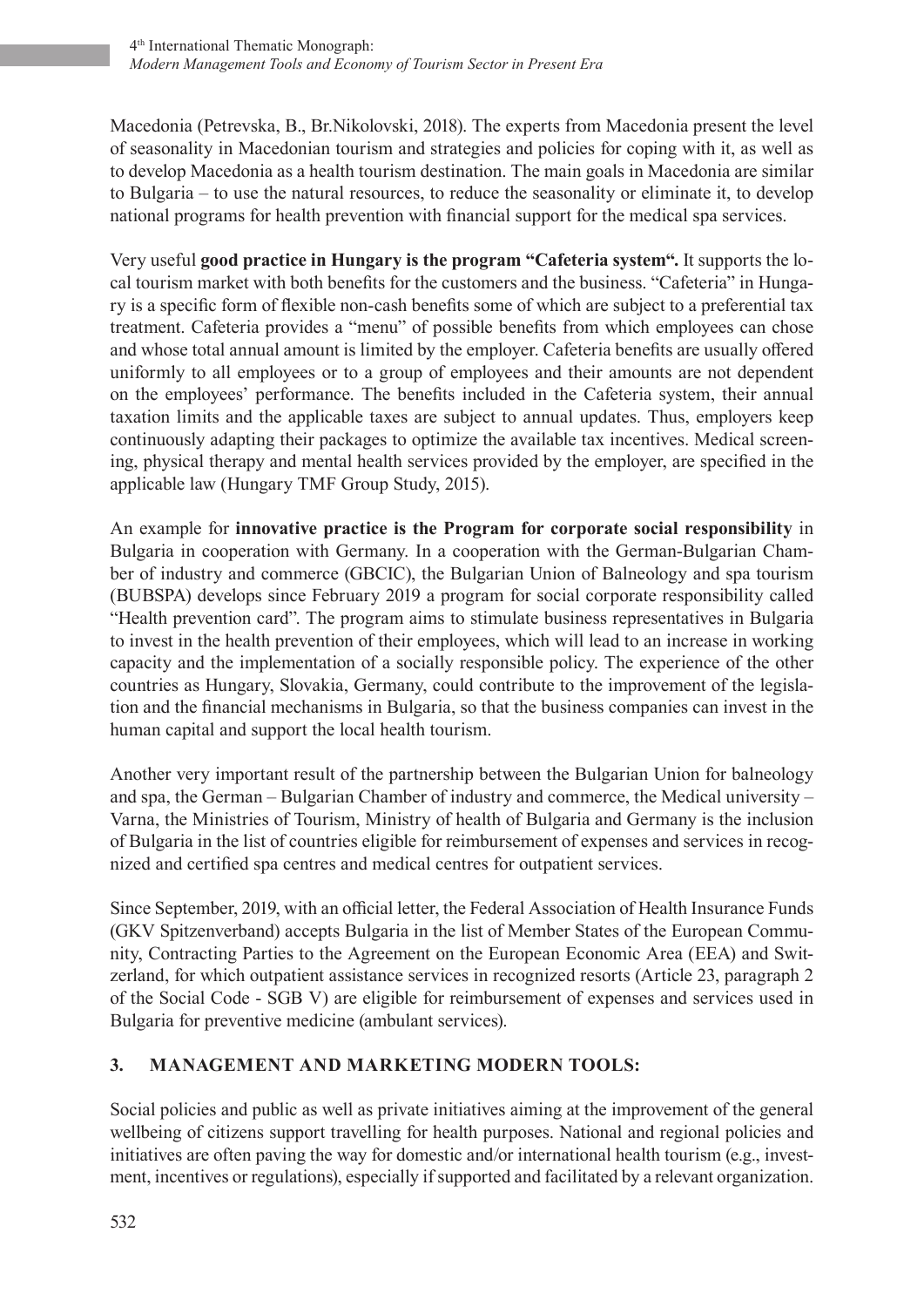Distribution in health tourism is quite unique. In medical tourism, facilitators (and not traditional tour operators) play an important role. In spa and wellness tourism, small but rather specialized tour companies provide packaged services or operate 365-day destination strategies. Health tourism can also contribute to tourism dispersal, as many wellness and medical facilities can be located in city outskirts and rural areas.

Collaboration and partnerships are the key among the different stakeholders involved in the health tourism value chain: destinations, authorities, local communities, accommodation and transport, providers, facilitators. Health tourism can be better integrated into tourism policies overall. The successful public-private initiatives to promote health tourism put in place some of the leading health tourism destinations, and which can be considered as best practices, could be replicated in other countries. Co-operation in health tourism can also have a trickle-down effect on know-how and technological transfer. Finally, cooperation with international organizations concerned becomes essential. Destinations should pay attention to product-segment matrices and the design of innovative marketing strategies /including digital/ that can touch and help attracting traditional, but as well as new market segments such as the so called "silver generation" or "addicted to the technologies generation".

#### **3.1. Tools for health tourism destination management and marketing**

The main management tools are given in this subchapter.

- **3.1.1. Destination management** is the coordinated **management** of all elements that make up a **destination** as a health tourism including the natural remedies, attractions, infrastructure, education – middle and high, amenities, access, marketing and pricing**.**
- **3.1.2. Using Analysis and Scientific Research.** The purpose of destination analysis is to determine the pattern of the tourism and develop the health tourism in the country. Experts conduct scientific research at the destinations and contribute their findings which can be a great aid to develop destination as a health tourism by protecting the ecosystem of various places.
- **3.1.3. Monitoring the Destination** annual surveys of the natural resources, businesses, residents, foreign tourists, and domestic tourists, about their experience and expectations at the destination.

Based on the literature research and on the professional experience we propose an algorithm for destination management. The algorithm can be applied in the health, spa and wellness tourism. The algorithm consists of the following main steps:

**Step 1.** Develop a vision for the destination as a health tourist destination. A vision is an exciting picture of a destination's desired future. The vision is intended to motivate stakeholders to work together to achieve this future. Vision brings all the stakeholders together and creates an integrated vision of all the individual visions of the stakeholders.

Tourism visions describe the style of tourism the destination would like to be recognized as health tourism and the target market for the destination.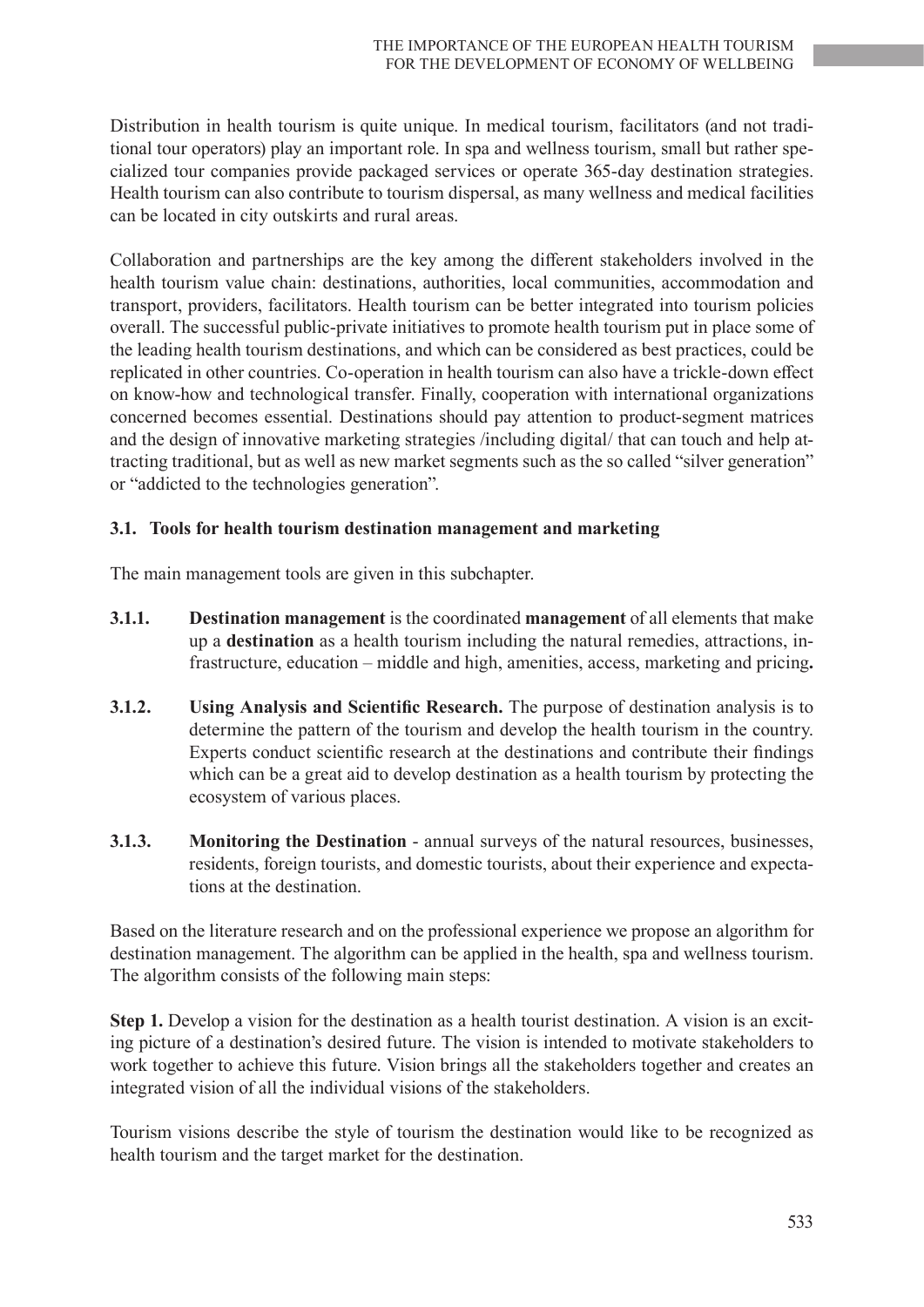The main questions connected with the vision that needs to be asked according to the authors are:

- What do you want to see happen at the destination, so it became all year round attractive for the customers?
- How much of what type of tourism development fits with your image of your destination's future, based on the traditions, and natural resources that are popular for the destination?
- Does the destination provide its own labour force in the field of health tourism or needs to be imported?
- Does the destination have a potential to develop health tourism sustainable, eco-friendly form of tourism and increase the quality of the tourists that are visiting it/ here the authors meant countries with a reputation as an economical mass summer /winter holiday as Bulgaria.

After asking these questions, it is followed by destination-wide meeting, gathering the local responses, and drafting the vision as a mean to start the work of destination development.

**Step 2.** Set the goals for tourism development as a health tourism destination, meaning economic socio-cultural, and environmental goals. Goals are realistic, measurable targets for the destination's tourism vision as a whole year-round health destination. Touch goal goes hand in hand with the vision. (UNWTO) While setting the practical goals, the authors consider the following answers as crucial:

- Does the destination want to be positioned as a whole year-round destination?
- Does the destination want to attract tourists all year round?
- Does the destination want to combine nature with modern facilities in a favour of the human`s health?
- How many inbound tourists does the destination want to attract?
- Does the destination want to offer not seasonable job, but all year-round job?
- How many jobs, for whom, at what pay scales?
- How many educated employees /specialists does the destination need?
- How many medical spa, spa & wellness centres/hotels are too many?
- How many tourists are too many?

# **Step 3. Establishing a Health Destination Management System.**

Destination managers have the responsibility of creating a Health Destination Management System (HDMS). A HDMS is a database for collecting, manipulating, and distributing the recorded information. It includes the following information:

- Supply inventory and performance of medical spa& spa & wellness hotels& centres, tour operators, specialized e-platforms,
- Supply inventory and performance of medical spa centres and clinics facilitators, eplatforms;
- Events, festivals, sports activities;
- Visitor profiles:
- Resident survey findings;
- Social, economic, and environmental impacts.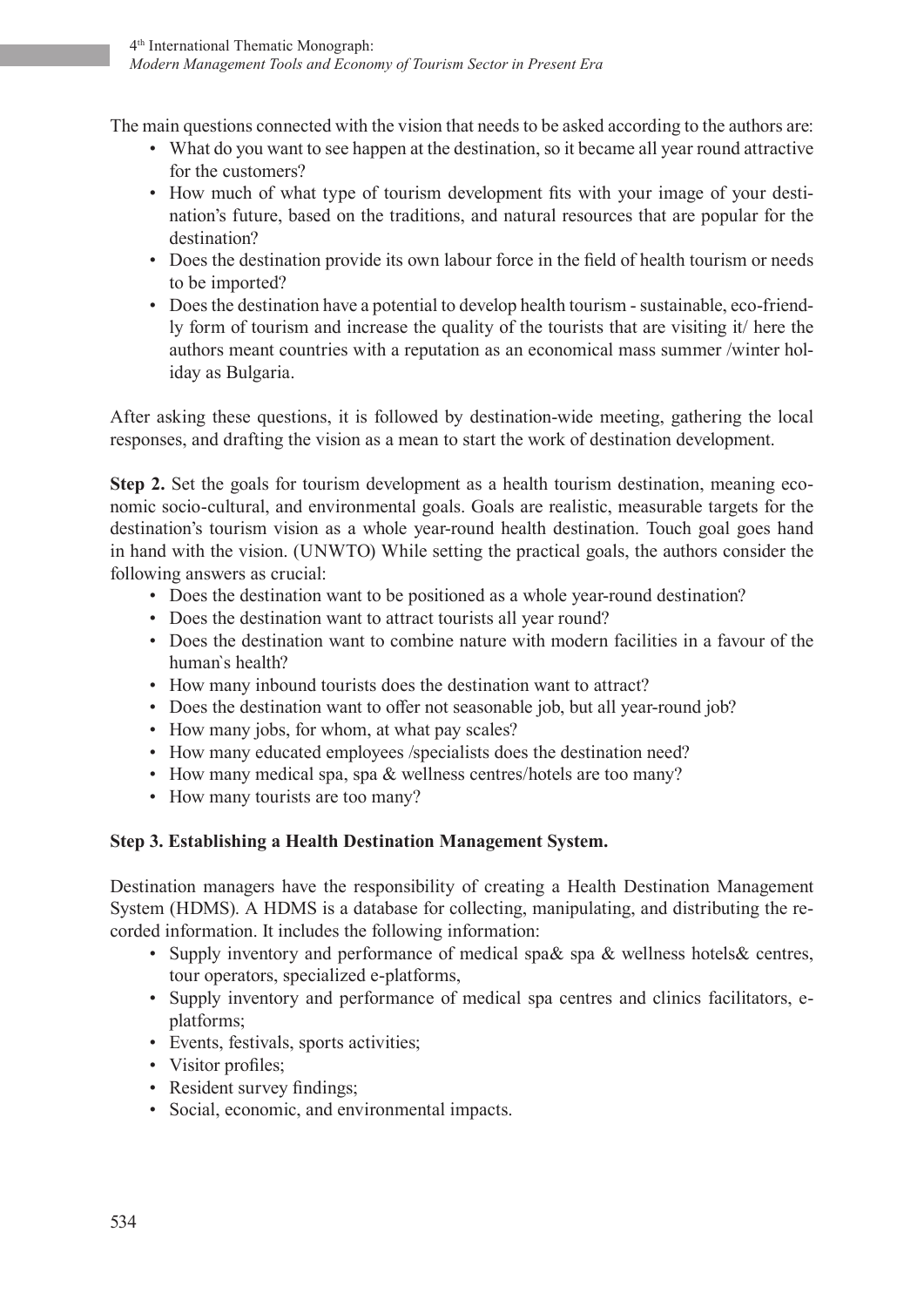**Step 4. Include, create and use Internet resources**: create an Internet platform and market the Destination on the Internet. Use the Web site as a tool of promotion of health tourism – e-marketing communication.

In present times, people have indisputable accessibility to information on various websites. It is extremely important for each tourist destination to be seen on the internet. It is a platform easy to navigate, clear website with high quality photographs of the destination and simple yet exceptional content can market any tourist destination effectively. Specialized web site as a communication tool in Health tourism have advantage as the travellers can obtain information and compare costs and make reservation easily if online access in available.

- Digital e-distribution platforms in the health tourism.
	- An e-marketing platform provides immediate access to relevant information of greater variety.
	- E-marketing activities in the health tourism can be considered as a mean of introduction products or services from supplier /producer to the customer and using an internet as a mean of promotion and a sales channel.
- The world is getting "online."

 Considering all this facts and characteristics of some traditional marketing communication tools like advertising, personal sale, lobby, participation in fairs and exhibitions, sponsoring, sales promotion and especially some new ones like direct marketing, digital e-platforms, specialized summits for health tourism, public relation, internet marketing could lead to successful marketing communication of the destination.

High competition between the players of the tourism market has contributed to the further expansion of the digital space. Tour operators, in spite of the developed agency network, have preoccupied themselves with the formation of their own channels for the promotion of tourist services - electronic Business to Customers /B2C/ platforms intended for online sale of medical tourist products directly to consumers, bypassing intermediaries. The authors give the following innovative e-platforms as a good example what the future marketing of the health destination needs to follow:

- "YouSpa.eu" and "Spafinder.com" are innovative e-platforms that support the customers to find and buy spa packages/treatments but first the platforms influence on the consumer opinion using internal blogs and system for evaluations of the quality of the services;
- "Treatment abroad": e-platform/database popular both for medical spa and medical tourism;
- "WhatClinic.com" is an online platform that connect the customer with the most suitable clinic for his /her problem, it is a kind of online advisor;
- "IVFbabble.com" is an innovative e-platform/ mixed with live chat /B2C/ aiming to inform and to support the customers with the newest in the reproductive medicine as well as to connect the customer and the clinics.

According to authors it is important to analyse connections between the marketing activities and the knowledge of the clients; identify marketing as a management tool and as a factor of success and competitiveness of a destination; identify and make explicit the use of tools and tools to support marketing decisions and identify trends in the marketing of health tourism, as well as identify the elements that make up a marketing plan for health tourist services and destinations.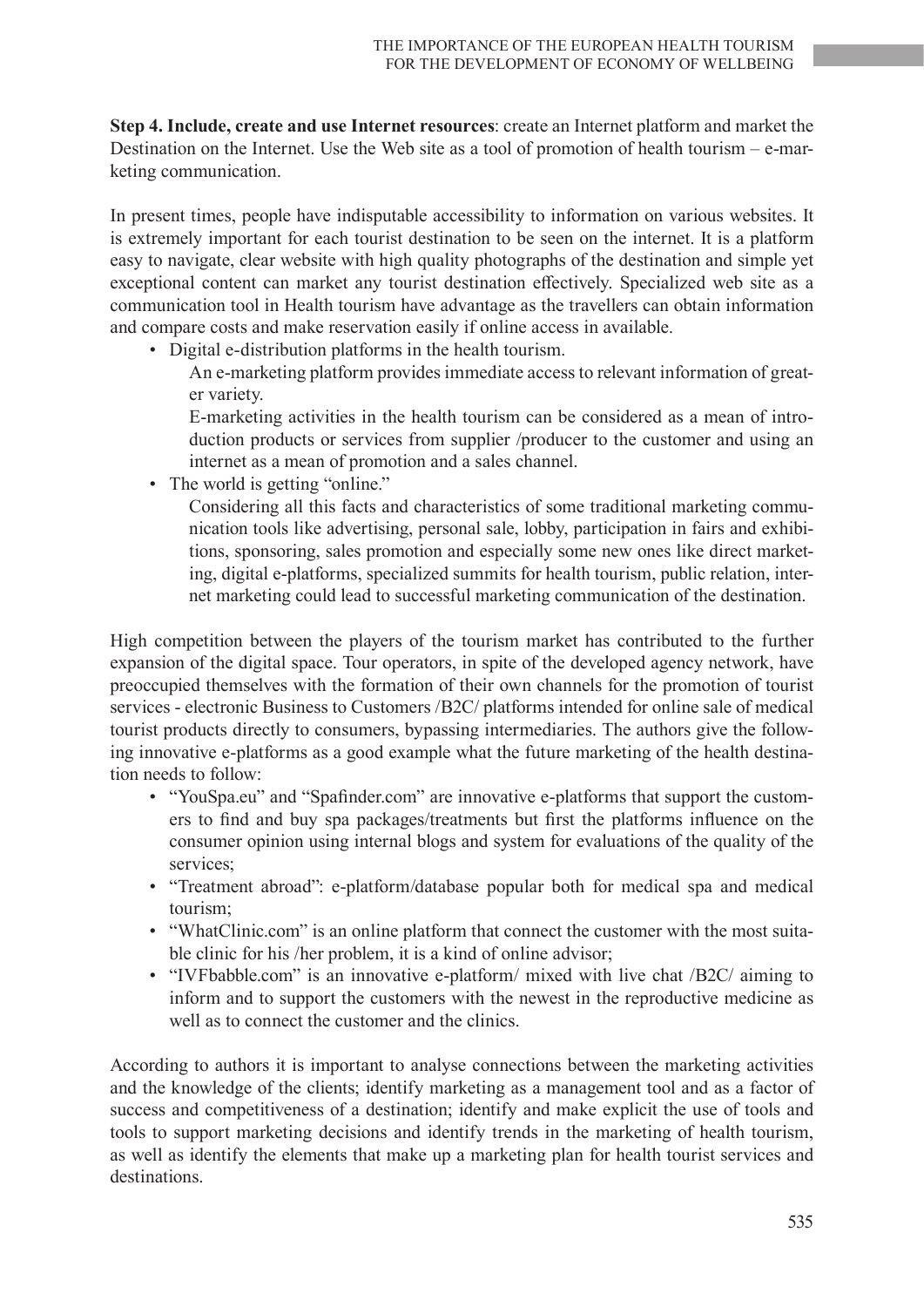The Authors give the following two examples of specialized summits for health tourism in Europe, focused on the development of the European Health destinations.

- **Health Tourism Industry Summit (HTI) Brussels is the leading platform for doing** health tourism business in Europe and the leading European event of its kind. It brings together top professionals and thought health tourism industry leaders from private and public sector, who aim to address key challenges and discuss upcoming developments in health tourism industry. HTI enables global stakeholders to stay on top of the trends, to exchange and grow their knowledge, and to establish profound industry network generating new business opportunities. HTI represents a source of education, information and business intelligence, at the same time serving other industries complementary to travel for care.
- **ITB Berlin** offers a platform for the medical tourism segment, which has become an important fast-growing market. The Medical Tourism Pavilion is focused on the medical service providers, hotels and destinations to present their products and services. The adjacent Presentation Hub invites visitors to follow presentations, workshops and discussions to find out more about the latest trends and developments in this growing market and to address the challenges and opportunities for Europe as a destination of health, proposing the steps and measures to be taken.

# **Step 5. Use of the social media**

Social media is one of the fastest growing communication technologies in the Internet environment. Social media marketing refers to Internet-based online media in which individuals with common interests, goals, and practices are engaged in social interactions constructing personal profiles and sharing information and experiences. One of the most important functions of the social media is that it provides a Web-based application in which users can easily create and post a variety of content – based on his/her personal experience, feelings, understandings in the forms of texts, photos, videos, etc. Social media represents a variety of forms such as social networks (e.g., Facebook), video creating and sharing sites (e.g., YouTube), online communities, micro-blogging tools (e.g., Twitter), newsreaders (Google Reader), public Internet boards and forums, review/rating websites (e.g., Trip Advisor, Holliday Check), photo sharing sites (e.g., Flickr, Photobucket), blogs/moblogs and individual websites. There are many ways how the marketing specialist working in the sector of the health tourism due to changes in technical, social and economic area, use of the most appropriate tool of modern marketing communication.

From a general perspective, most marketer's belief that social engagement through marketing requires a high level of understanding of the goals of both the consumers and the destinations in creating a social media presence. What is rarely addressed is the fact that social media platforms provide a context for the new creation of brand identity and for both positive and negative expressions of brand involvement.

Social media creates a venue through which computer-based word-of-mouth communication can significantly influence the brand image. Because one consumer can reach hundreds if not thousands of followers in a single post, destinations must address their approaches to managing social networks before creating an online presence.

**Step 6. Use the Word-of-mouth:** Word-of-Mouth marketing is focused on inducing the effect of the oral spread of "advertising" between customers themselves.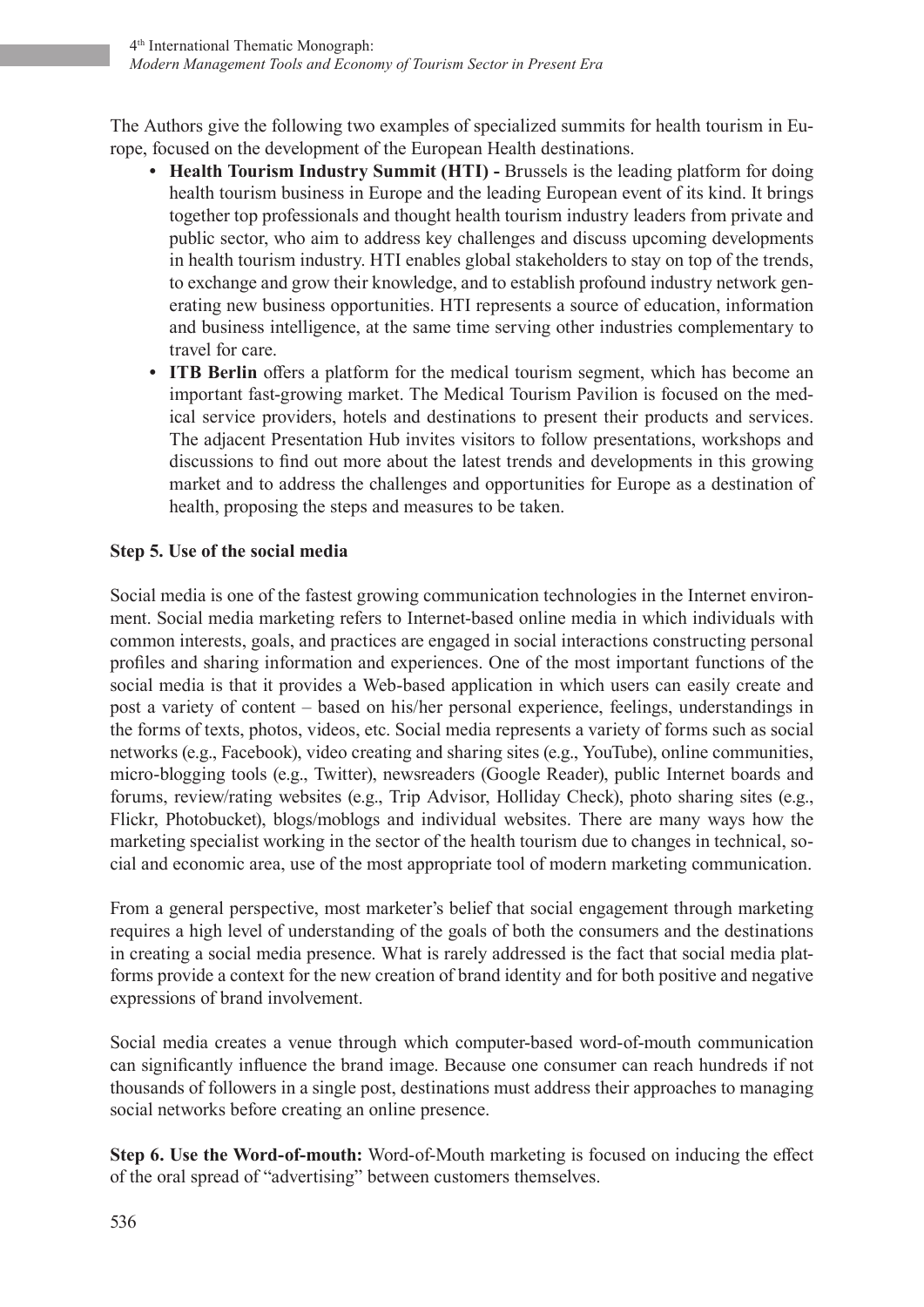#### **Step 7. Create the Branding of a health tourist destination.**

Destination branding is nothing but describing the visitors' experience in terms of facilities, amenities, attractions, activities, and other resources for people to turn them into tourists.

A strong destination brand creates an image about the destination, modifies people' perception about a place, influences decision-making, and delivers a memorable experience.

Destination branding takes collective efforts to provide best customer experience. When talking about international customers it includes airline industry, accommodation services, excellent medical spa services and effective follow-up process from the tourist facility.

#### **Step 8. Assess the economic impacts of the tourism destinations developing health tourism as a priority.**

Tourism is not exclusively an economic phenomenon, it also involves social, cultural, economic and environmental aspects. Tourism development brings along both positive and negative consequences. People should take responsibility and take action to make tourism more sustainable and environmental friendly and to put priority on those tourist products, parts of the whole mix when developing a destination, that educate the customers/consumers - starting from the very young age - and that bring added value to the society, developing healthy habits, etc.

This part of the chapter is related to several economic aspect of health tourism. These aspects include seasonality, labour - including education - and environment.

- **Seasonality** in General tourism, seasonality is acknowledged as one of the 'burdens' hampering the economic competitiveness of tourism (European Commission, 2015). The question is whether health tourism is suffering from seasonality to the same extent or whether it could be part of the solution to this problem. The authors consider that through developing health tourism the health tourism destinations somehow reduce and spread of the seasonality.
- Labour just as in general tourism, health tourism is a labour-intensive form of tourism requiring a wide range of skills across tourism, hospitality, health, healing, fitness, sport and spirituality (Dvorak, Saari, Tuominen, 2014). 'Some spas are large employers, like a town with 7,500 inhabitants, of which 450 work at the spa facility'. According to experts, other sectors also benefit indirectly from spa guests: spa tourism in Germany for example may provide 350,000 working places, most of them indirect. A consequence of the labour intensity and relatively high level of skills required, could be that the spa & wellness sector struggles to find enough employees, warned experts.
- **Environment** the relationship between health tourism and the environment is two-way: most health tourism depends very much on a clean environment, but at the same time it also has an impact on the environment due to the mobility involved and the facilities in often vulnerable landscapes and ecosystems. Specifically, wellness and spa tourism depend largely on high quality environment including clean water, clean air and an attractive ecosystem. 'Spas need to be in a green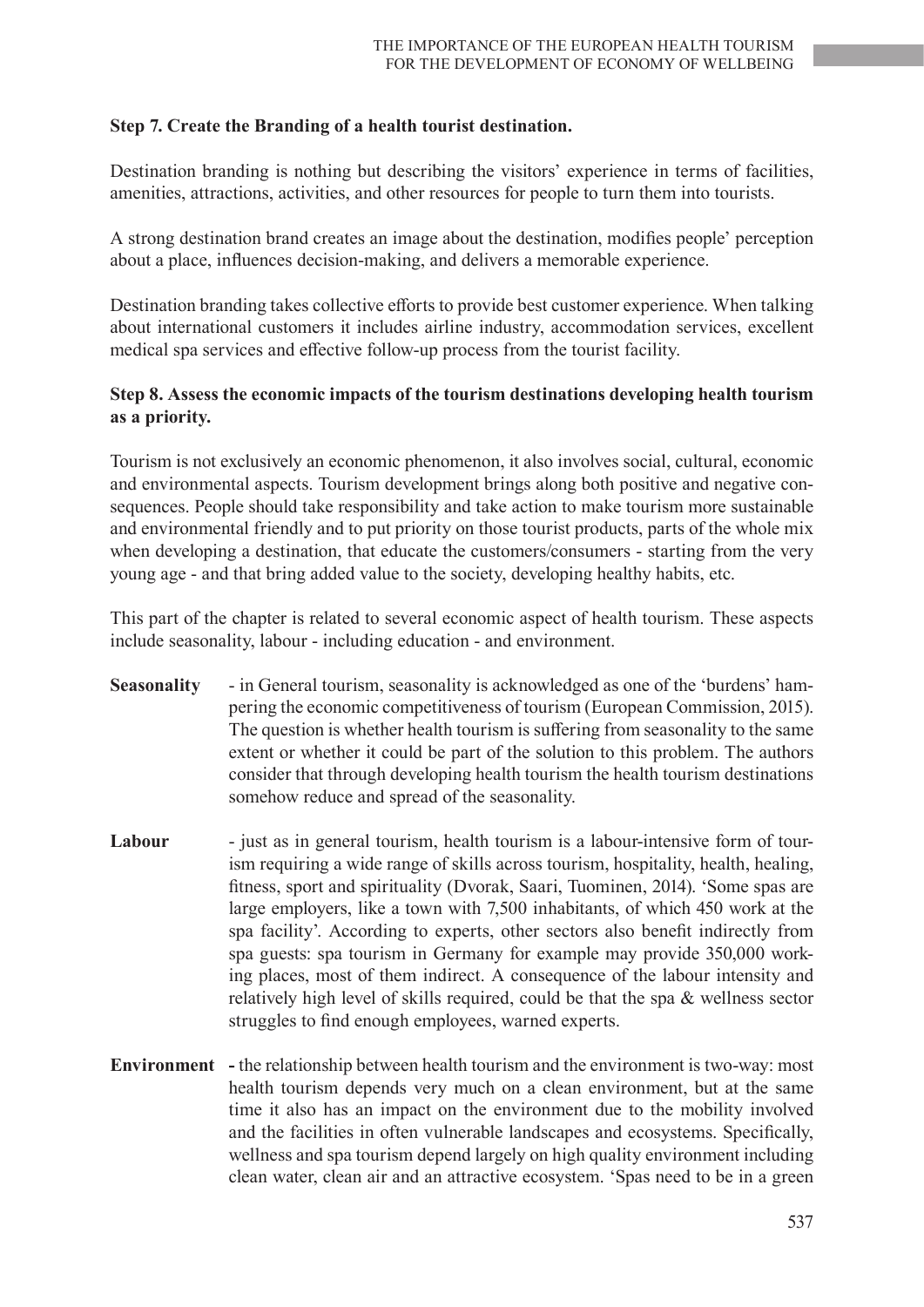environment'. A clean environment is an important reason to travel to health and well-being destinations and features as a unique selling proposition that is mentioned as the second most important factor for choosing a destination, with diverse beauty and pampering treatments being the first (Dvorak et al., 2014). This means that all those involved in health tourism should take responsibility for sustainable development of the environment (Dvorak et al., 2014), but at the same time, for environmental quality, as well.

Health tourism could be connected to and described as green tourism: from the environmental point of view sustainability means minimizing any damage to the environment (flora, fauna, water, soils, energy use contamination, etc.), while trying to value the environment in a positive way through protection and conservation.

# **4. CONCLUSION**

Based on our professional experience we opine that in the whole management process it is very important to evaluate the possibility and critical factors of usage of selected forms of modern tools of marketing communication, such as internet marketing, social media, mobile marketing and the world of "mouth marketing", so that bigger part of the customers could receive an awareness of the importance to aim a healthy lifestyle (prevention and prophylaxis) using the healing effect of the nature and the effective methods used in the European health tourism destination.

The successful direction for Europe, today and in the future, is to show that all national governments need to put more focus first on the role of the prevention of the European people, the education of the youth about the importance of the healthy living (combining sport, using natural remedies and healthy feeding) and the importance of the European health tourism product. The authors think that the existing data base and research need to be extended and upgraded. The professionals and the academic society are obliged to show arguments to the decision makers and to the citizens that the health tourism (spa and wellness tourism in concrete) is a form of sustainable tourism. In Spa tourism essential part of innovation is in the water supply management, maintain of the underground water reserves. A sustainable growth of tourism could be achieved also by investment in education and continuous professional training. Health tourism needs well educated managers and employees both in health care and in the tourism industry.

#### **REFERENCES**

- Dvorak, D., Health and Well-being in tourism destination, Turku, 2014, http://julkaisut.turkuamk.fi/isbn9789522165404.pdf (accessed on 1.10.2019).
- European Spa Association: Tourism Manifesto 2019, Brussels, https://www.europeanspas.eu/ contents/news, (accessed on 20.10.2019)
- Mainil,T., E.Eijigelaar, K.Jeroen, J.Nawijn, P.Peeters, Research for TRAN Committee –Health tourism in the EU: a general investigation study, EU Parliament, Committee on Transport and Tourism, Brussels, 2017; https://www.worldcat.org/title/research-for-tran-committee-health-tourism-inthe-eu-a-general-investigation-study/oclc/993633429#details-allauthors; (accessed on 1.11.2019)
- Milkov, M.; Matev, L.; Gradanska, S.; Kostadinov, Y.; Roussev, Pl; Kostadinova, T.; Dimov, P., Management of obstructive sleep apnea in certain professional groups through screening programs, Известия на Съюза на учените – Варна, (Journal of Union of Scientists, Series: Medicine and Ecology, 2017;22(2):38-41. ISSN: 2603-4565 (accessed on 21.11.2019)